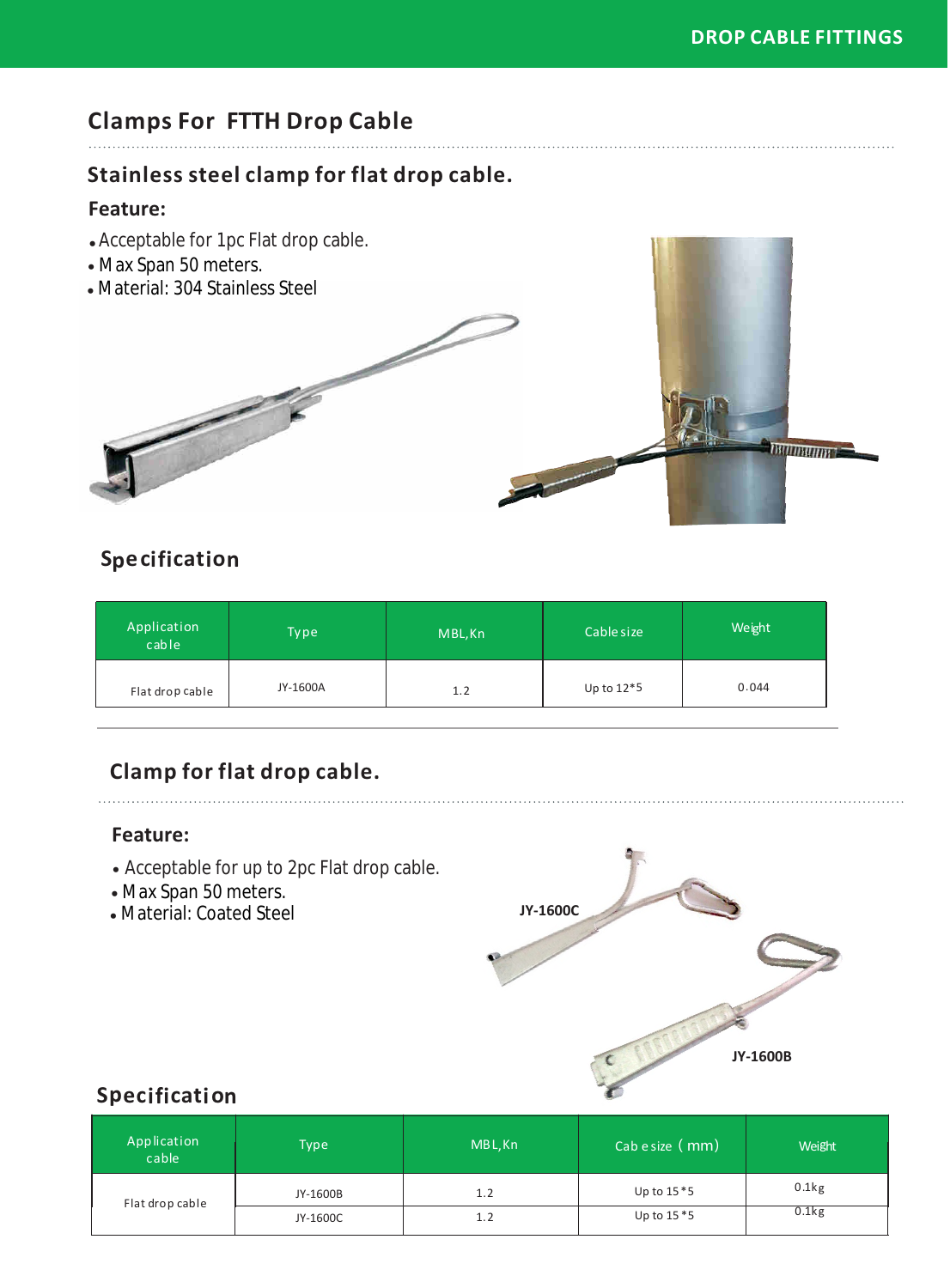#### **DROP CABLE FITTINGS**

# **Clamps For Self-Supported FTTH Drop Cable**

#### **Stainless steel clamp for flat drop cable.**

#### **Feature:**

- Acceptable up to 2pc Self-Supported drop cable. •
- Max Span 100 meters.
- MainBody Material: ABS Plastic



### **Specification**

| Application<br>cable | Type    | MBL, Kn | No of Cable | Weight (kg) |
|----------------------|---------|---------|-------------|-------------|
| Flat drop cable      | JY-1701 | 1.2     | 1pc         | 0.044       |
|                      | JY-1702 | 1.2     | 2pc         | 0.064       |

## **Clamp for flat drop cable.**

#### **Feature:**

- Acceptable up to 4 pc Self-Supported drop cable.
- Max Span 100 meters.

• Material: Coated Steel



#### **Specification**

| Application<br>cable | Type    | MBL, Kn | No of Cable | Weight (kg) |
|----------------------|---------|---------|-------------|-------------|
| Flat drop cable      | JY-1701 | 1.2     | 1pc         | 0.06        |
|                      | JY-1702 | 1.2     | 2pc         | 0.09        |
|                      | JY-1704 | 1.2     | 4pc         | 0.11        |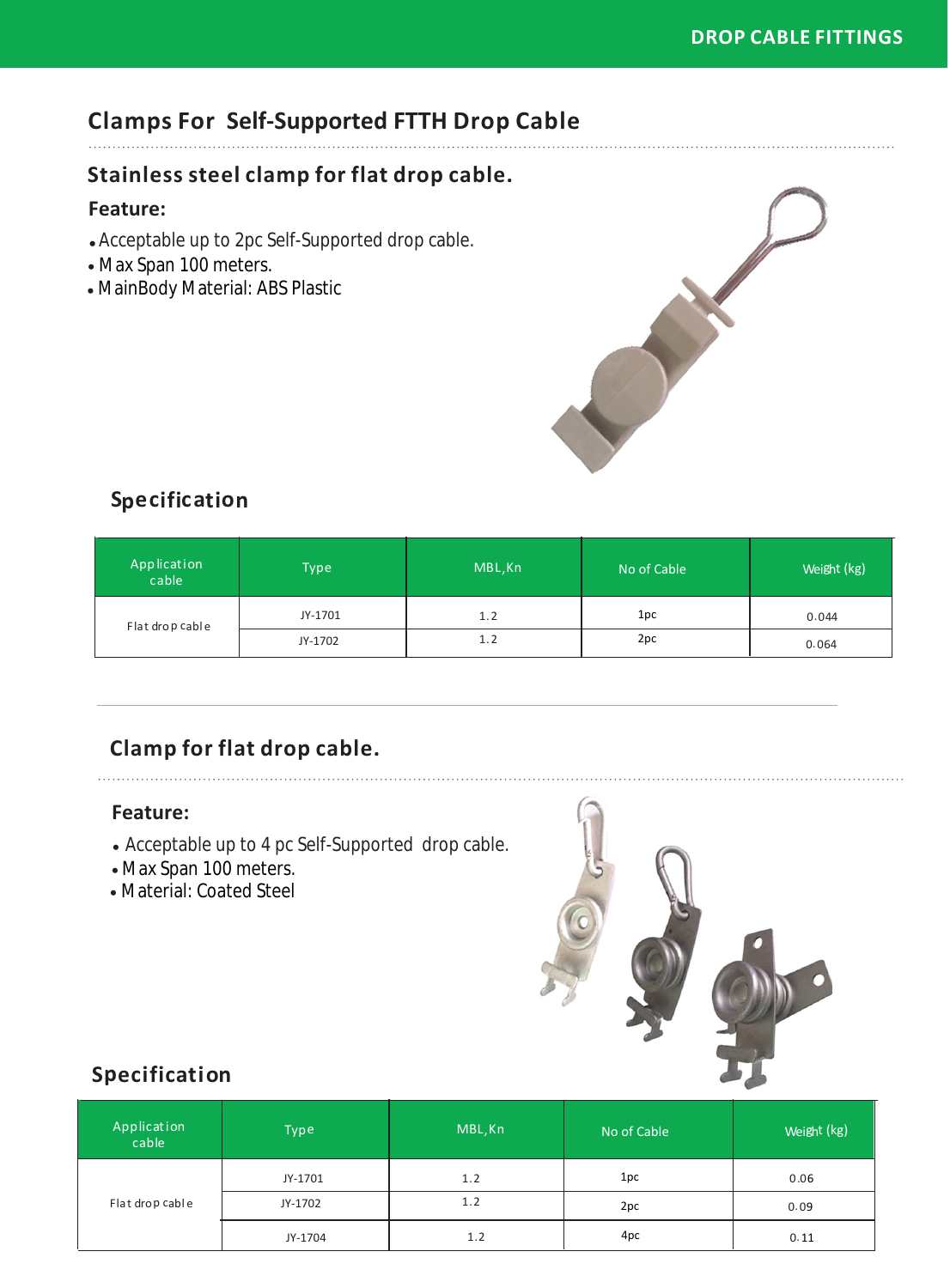#### **Cable Fish For FTTH/drop**

The emergence of access networks, including fiber to the business, fiber to the home and fiber to the premises, referred to collectively as FTTH, demands new optimized products. One such product is optical drop cable. To feed drop cable to each home, clamping device is necessary for the FTTH service.



#### **Specification**

| Application<br>cable | <b>Type</b> | MBL, Kn    | Cable size mm           | Weight                |
|----------------------|-------------|------------|-------------------------|-----------------------|
| Drop Cable           | Cable fish  | $0.9-1$ Kn | $2.0,3.0,3.3*2,5.0*2.0$ | $0.023$ <sub>kg</sub> |

#### **Plastic clamp for drop cable**

ACC **Installation** 



#### **Specification**

| Application<br>cable | <b>Type</b> | MBL, Kn  | Cable size ( mm) | Weight     |
|----------------------|-------------|----------|------------------|------------|
| Drop Cable           | ACC         | $1.3$ Kn | $2 - 6$          | $0.047$ kg |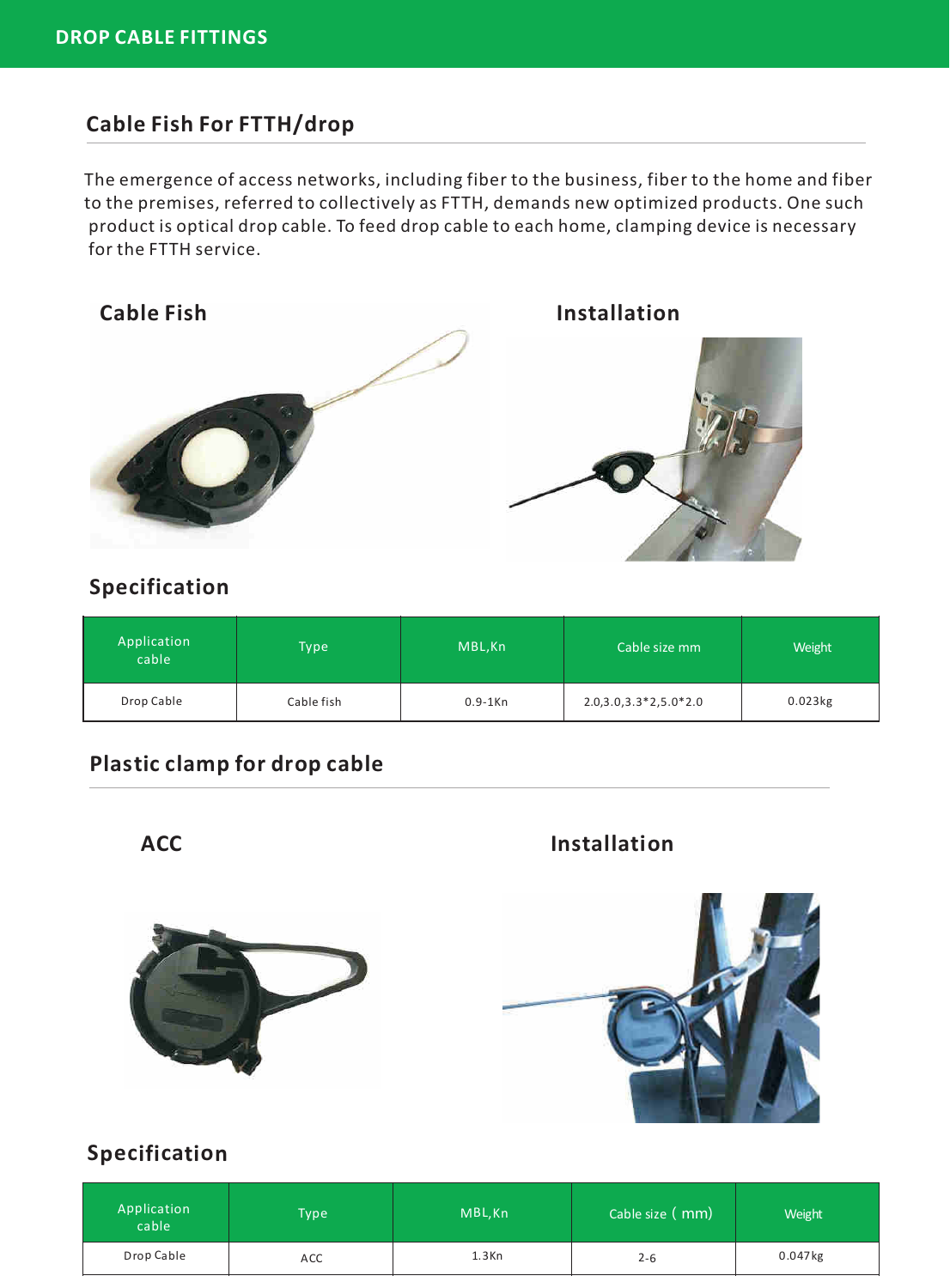#### **Brackets For Pole Mount**

# **Specification:**

| Type <sup>1</sup> | MBL, Kn | Weight, kg |
|-------------------|---------|------------|
| ODN-F20           | 1.5     | 0.1        |



### **Brackets For Wall Mount**

# **Specification:**

| Type    | MBL, Kn | Weightkg |
|---------|---------|----------|
| ODN-F21 | 1.5     | 0.1      |
| ODN-F22 | 1.0     | 0.04     |



**ODN-F21**



**ODN-F22**